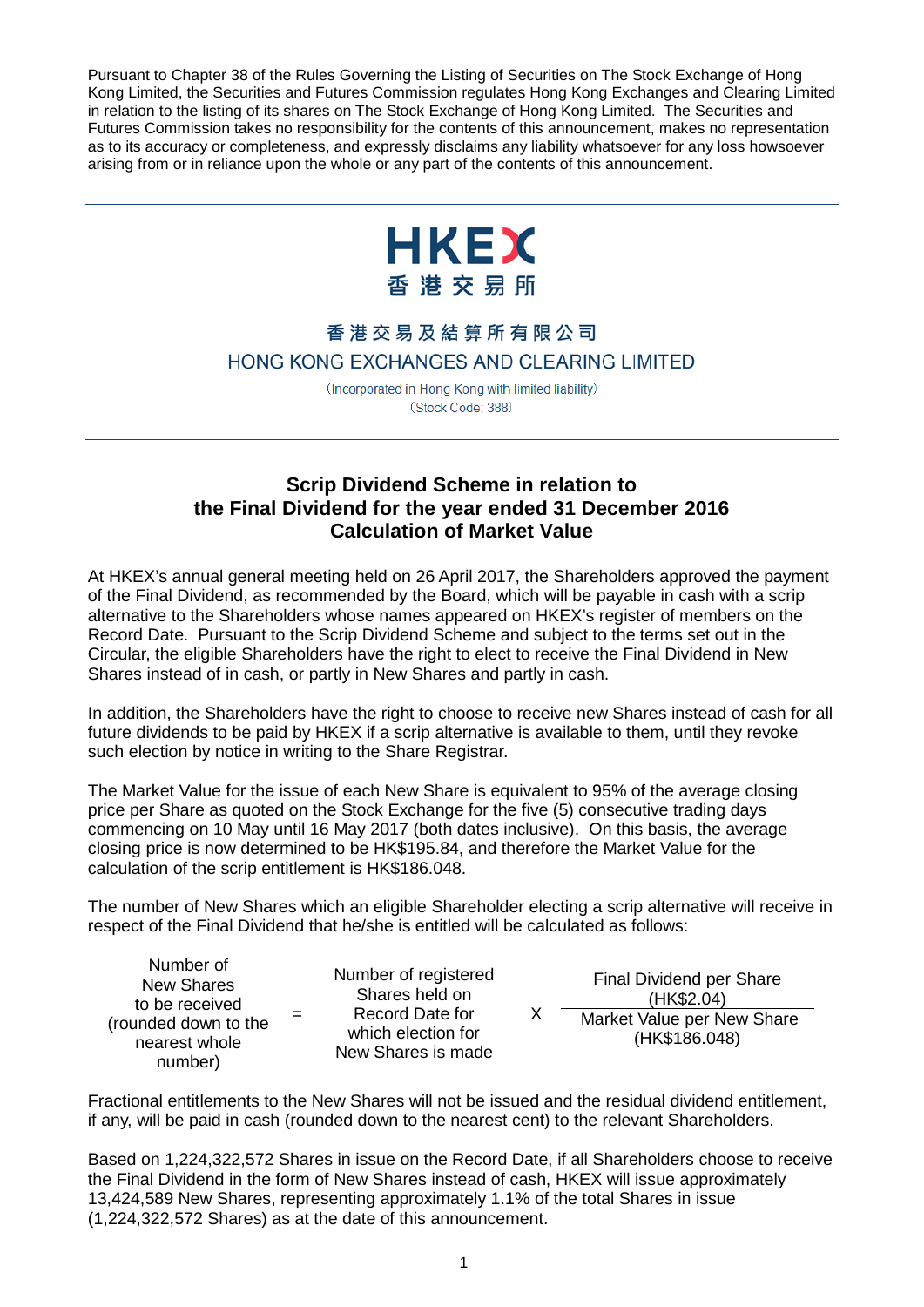**No action is required by the following Shareholders:**

- **(A) Shareholders who have not made a Permanent Election and wish to receive the Final Dividend in cash only; and**
- **(B) Shareholders who have made a Permanent Election and do not intend to revoke it in order to receive the Final Dividend in cash.**

Shareholders who have not made a Permanent Election and wish to receive their Final Dividend wholly or partly in New Shares instead of in cash and, where applicable, to make a Permanent Election should complete the Election Form. Shareholders who have previously made a Permanent Election and wish to receive their Final Dividend wholly or partly in cash should complete the Revocation Notice. The completed Election Form or Revocation Notice (as the case may be) should be returned as soon as possible so as to enable it to be received by the Share Registrar before the Closing Time. Late submissions of the Election Form or the Revocation Notice will not be accepted.

Shareholders who are not eligible to receive the Final Dividend in New Shares under the provisions of the Scrip Dividend Scheme should not complete the Election Form and, if they do so, such Election Form will be voided and have no effect.

The Closing Time will be extended, as the case may be, in accordance with (a) or (b) below if a Typhoon Signal No. 8 or above is hoisted, or a Black Rainstorm Warning Signal is in force in Hong Kong:

- (a) at any time before 12:00 noon on Thursday, 25 May 2017. In such a case, the closing time for the return of the Election Form and Revocation Notice will be extended to 5:00 pm on the same business day; or
- (b) at any time between 12:00 noon and 4:30 pm on Thursday, 25 May 2017. In such a case, the closing time for the return of the Election Form and Revocation Notice will be extended to 4:30 pm on the next business day (excluding Saturday) where none of the above signals is hoisted or in force at any time between 9:00 am and 4:30 pm.

HKEX has applied to the SFC for the listing of, and permission to deal in, the New Shares. It is expected that the dividend warrants and/or, subject to the SFC's approval of the above application, definitive certificates for the New Shares will be despatched by ordinary mail to the respective Shareholders concerned at their own risk on Friday, 2 June 2017. The New Shares will, on issue, rank equally in all other respects with the existing Shares save that they will not be eligible for the Final Dividend.

Subject to the proper receipt of definitive certificates for the New Shares by the relevant Shareholders, dealings in the New Shares on the Stock Exchange are expected to commence on Friday, 2 June 2017.

In this announcement, the following expressions have the meanings set out below unless the context otherwise requires:

| "Board"         | HKEX's board of directors;                                                                                                                                                                           |
|-----------------|------------------------------------------------------------------------------------------------------------------------------------------------------------------------------------------------------|
| "Circular"      | the circular to the Shareholders dated 10 May 2017 about the Scrip<br>Dividend Scheme in relation to the Final Dividend;                                                                             |
| "Closing Time"  | the closing time for the return of the completed Election Form or<br>Revocation Notice (as the case may be) to the Share Registrar, being<br>4:30 pm on Thursday, 25 May 2017;                       |
| "Election Form" | the form of election for use by the Shareholders who wish to receive<br>the Final Dividend wholly or partly in New Shares instead of in cash<br>and, where applicable, to make a Permanent Election; |